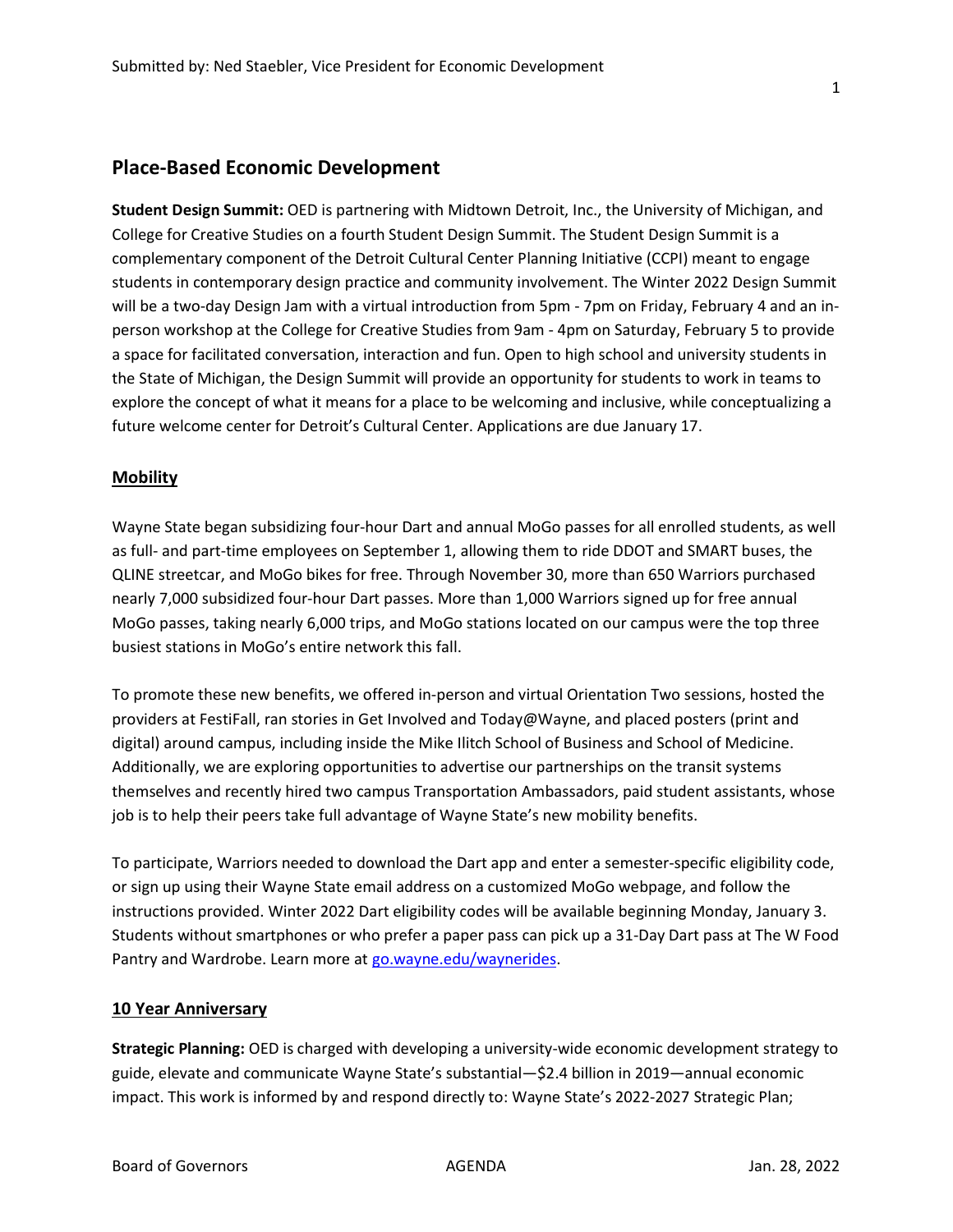national and university-specific economic development best practices; conversations with internal and external stakeholders; and local needs—including those articulated in Detroit Future City's recently released "The State of Economic Equity in Detroit" report. We will be presenting our near-final "Economic Impact Strategy" during this meeting, and plan to share our work with a broader audience (both internal and external) throughout 2022.

Communications Campaign: OED celebrated its 10th anniversary this year with a communications campaign highlighting University and OED accomplishments. Our campaign officially launched with WSU Giving Day on April 8<sup>th</sup>. We highlighted our—Wayne State and OED—accomplishments via social, campus and external media, including Today@Wayne and the Today@Wayne podcast, an external press release, and tv and radio interviews. Other campaign deliverables included videos featuring university leaders and community partners and website update. Through this work, we were able to increase our visibility and impact.

## TechTown Programs

## TECH PROGRAMS

### Capital Program

On September 30, 2021, TechTown was awarded the Unlocking Angel Capital and Diversifying Angel Investing grant from the EDA. The grant is designed to help to inject new capital into the ecosystem by training 200 new Black and other underrepresented angel investors. Dr. Dawn Batts, our team's Capital Strategist is TechTown's lead on the grant. Investors have access to free training and an introduction to the startup ecosystem. Please help us by sending your recommendations for this program to Dr. Dawn Batts at dawn@techtowndetroit.org. Target participants are Black, Latinx, and/or women and qualify as accredited investors: \$200K+/\$300K+ income (single/with spouse or partner) OR \$1MM in net assets not including primary residence OR Series 7, 62, or 65 license holders.

We have secured an additional \$11,755 in Business Accelerator Fund (BAF) support on behalf of our clients since October 2021, for a total of \$96,455 for the year. Our clients have received over \$4MM in follow-on funding in 2021, more than doubling our entire Programs department goal.

### Start Studio

As of January 2022, we will split our Start Studio experience into Start Studio Discovery and Start Studio MVP. Participants in Start Studio Discovery will focus on completing over 50 customer discovery interviews during this 9-week program so that they can gain insight into their customers' problems and determine their startup's unique value proposition. Start Studio MVP is focused on helping companies who have completed their initial customer discovery to create revenue-generating early prototypes in 6 weeks. Each Start Studio will run twice annually. The first session of Start Studio MVP Winter 2022 Cohort will be Wednesday, January 12.

## ENTREPRENEURIAL EDUCATION

TechTown continues to deliver free, expert resources to the public through flagship programs.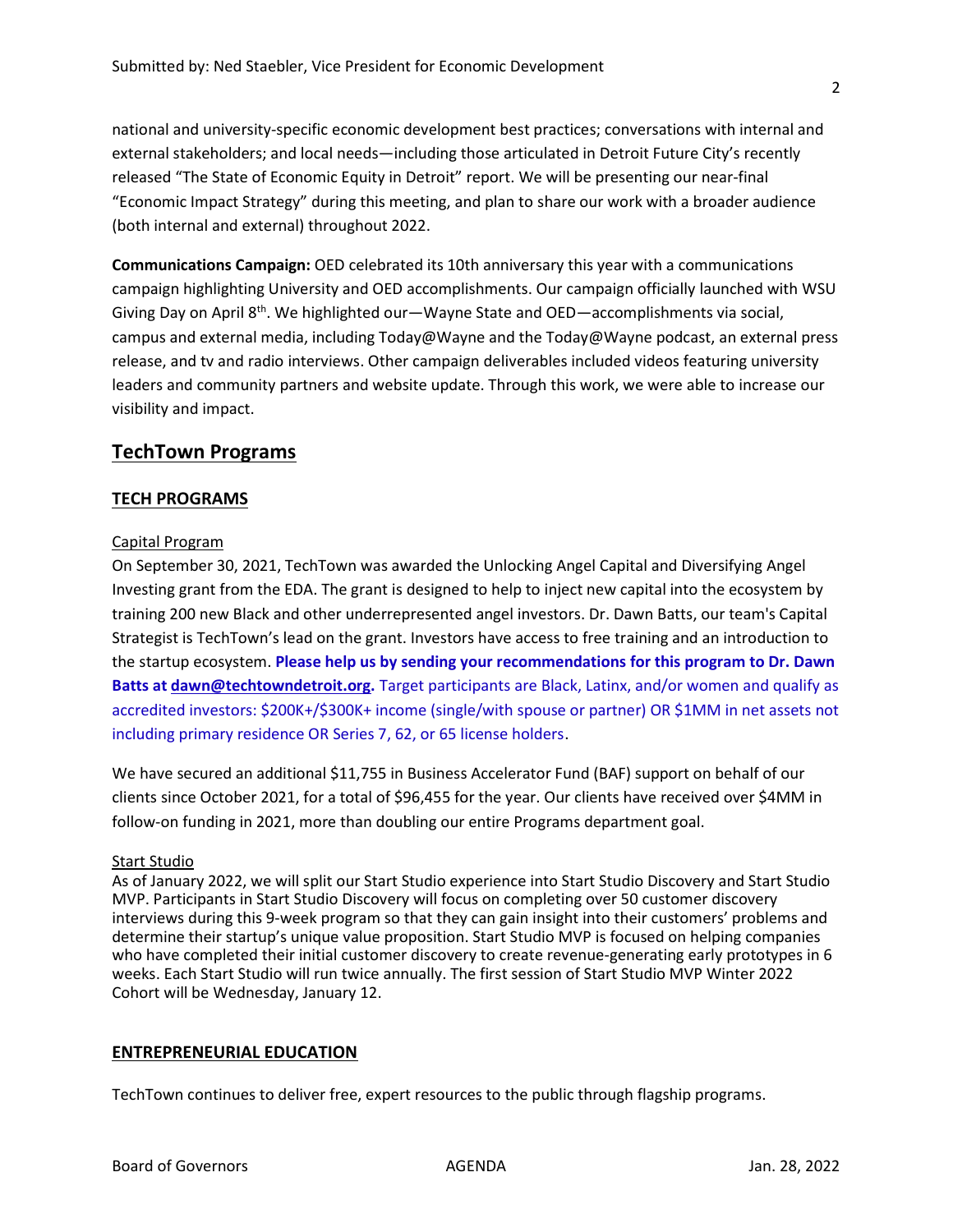Entrepreneurial Education is planning an event in February 2022 on prepping Black business owners for success. The event speakers are being finalized but will include local and regional thought leaders.

### Metrics

We held 56 TechTown Strategy Sessions from October 29, 2021 through December 15, 2021. We had 29 Ask an Expert appointments during the same period.

### The TechTown Training Series

Through our on-demand professional development workshop series, we have developed an extensive library for entrepreneurs that helps them to build their skills so they can build their businesses. Check out the training series here. Our December series includes a tax prep double header from two CPAs: What Business Owners Need to Prepare for Tax Season from Benjamin Cunningham and How to Survive the Tax Season – Filing 2021 Tax Returns from Diamond Reynolds.

## SMALL BUSINESS SERVICES

### 313 STRONG

Client Sherrie Savage of Naturally Illustrated will sell her products in Meijer stores nationwide in 2022. Her business was selected following many interviews and a pitch competition.

TechTown Capital Strategist Warren Galloway worked with Detroit Soul to find and sign a Letter of Intent for a new location in Jefferson-Chalmers and assisted them in getting approved for all their funding from lenders. Invest Detroit, our ecosystem partner, assisted Detroit Soul in their purchase of restaurant equipment.

The SHOP: Virtual Edition celebrated Hispanic/Latinx Heritage Month with interviews that were shared in Spanish and in English.

WSU Student Intern Olivia Morcos joined the Retail Services Team and worked on the Marketplace site which went live with 100 small businesses featured.

### ROAR (Recovery Opportunity Access Resilience) Fund TA/Coaching program

The Memorandum of Understanding has been signed between Invest Detroit and TechTown Detroit to provide coaching support to their loan clients in Detroit. The first two businesses to participate in this program have been onboarded. They are Toss and Sauce (Pizzeria) and Shears and Shave (Beauty/Barber Shop). Both businesses are located on Livernois Ave.

The ROAR loan program is scheduled to launch in January 2022. Once launched, we will provide technical assistance and coaching to Detroit Development Fund, Invest Detroit, Michigan Women Forward, and ProsperUs business clients who apply and close on their ROAR loan.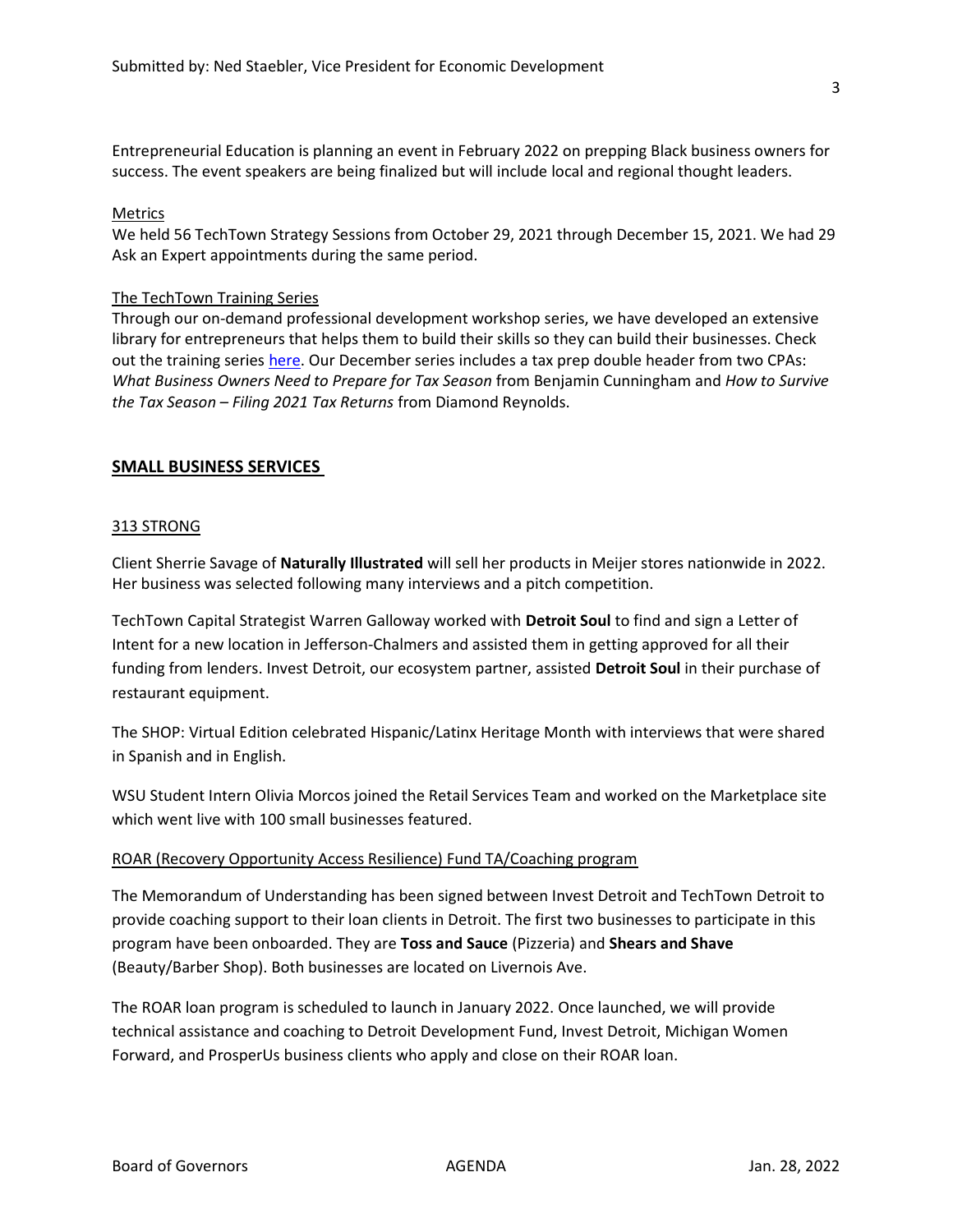## TechTown Operations

### Coworking/Office Space

After nearly 2 years in pandemic conditions, TechTown ended 2021 with a building occupancy rate of 100%, thanks in large part to the dedication and hard work of its frontline staff (including facilities staff, community ambassadors, and collaborative workspace staff). Efforts in 2022 will focus on further refining building operations, managing large-scale infrastructure improvements, and increasing coworking revenue.

### **Strategy**

TechTown staff identified 9 org-wide goals for 2021 and achieved 7 of the 9 with 2 goals delayed to early 2022. Departmental tactical action plans included 58 goals, 90% of which were achieved as originally defined or in an evolved version by year-end.

Looking ahead to 2022, the staff recently participated in visioning conversations as a precursor to anticipated strategic development work in Q1 that will produce a 3-year strategic plan for execution in 2023-2025. Early vision language is included below:

Our collective work (TechTown, Co.act, WSU OED) plays a significant role in generating equitable community wealth and reducing intergenerational

poverty through entrepreneurship, business and nonprofit development, placemaking, and talent support.

### Human Resources

Within the first 8 months of the existence of a formal HR department, TechTown has implemented several initiatives aimed at improving culture, adding structure, and supporting staff. Examples include:

- Compensation analysis
- Culture strategy development
- Employee Wellness Program
- Updating HR compliance
- COVID-19 vaccination requirement (in partnership with WSU)
- Intern Program (100% WSU students/alum in cohort 1)
- Performance assessments (annual + 90-day new-hire)
- Policy/process development (Medical/parental leave policy; Onboarding/offboarding processes; Hiring process; Employee recognition platform)

### Data + Systems

TechTown hired two new Systems Innovation staff (Systems Administrator and Data Analyst) who will start in January. This completes the Systems Innovation team, which will position TechTown to further build out its customer relationship management (CRM) platform and increase its data evaluation efforts.

As part of its charge for 2021, the Data Working Group finalized a list of internal metrics (with support from the TechTown Board) that the full staff will use to regularly evaluate progress in key areas, including:

- Organization (including personnel, board, culture, equity)
- TechOne Holdings (including the TT physical space)
- Programs (including client demographics, impact)
- Marketing (including earned media, engagement)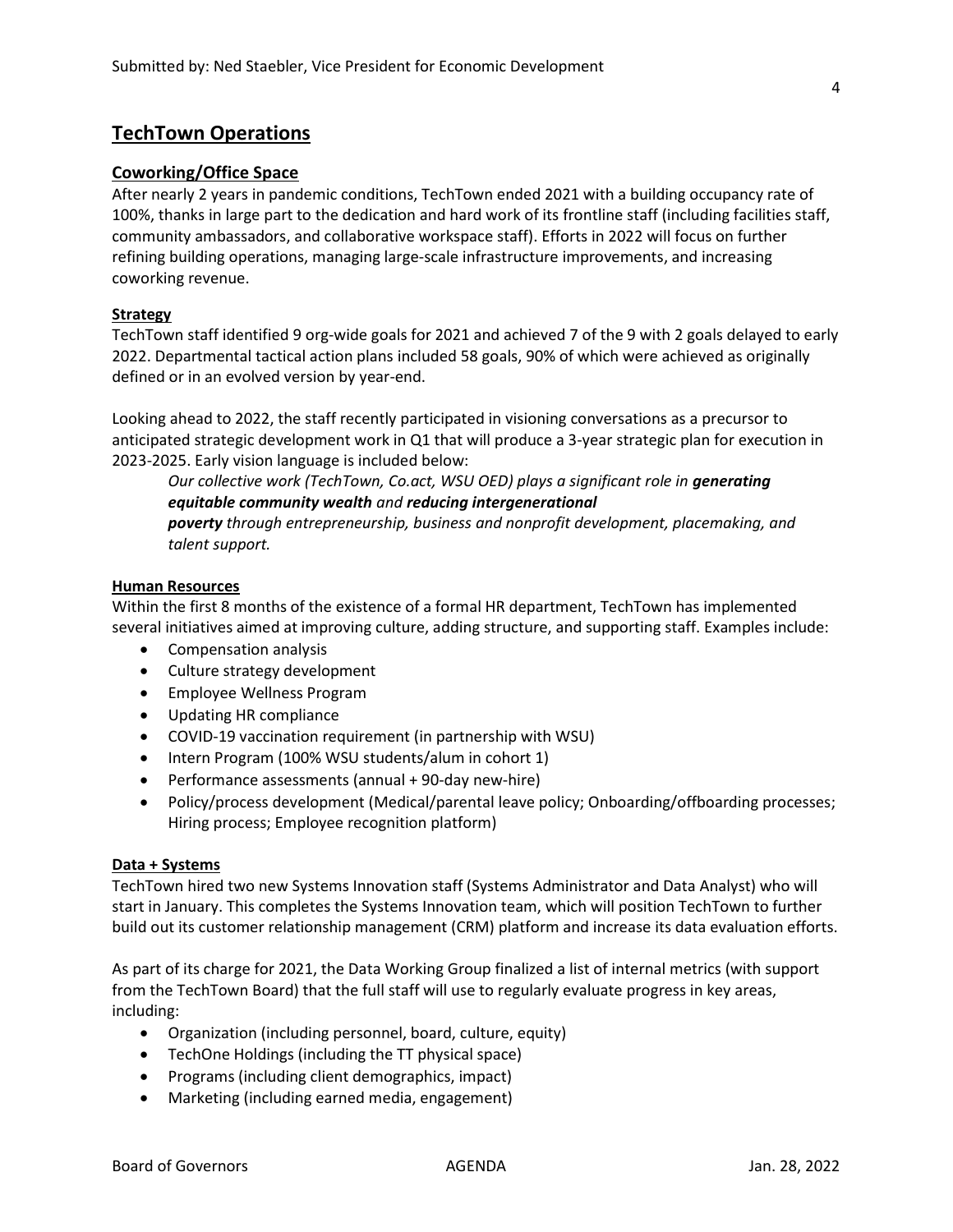- Fund Development (including overall fundraising goal, donor ratios)
- Finance (including overall budget, cash on hand)

In 2022, staff will finalize a list of external metrics to be used in marketing/communications collateral and board/stakeholder reporting.

## Business-Based Economic Development Fundraising

## Programs @ TechTown

The 2021 campaign included a balance of both institutional and individual funders. Twenty-seven of the 40 requests for programmatic support made to corporations, foundations and governmental agencies were funded. In addition, the team raised more than \$37,000 from 325 gifts that ranged from \$5 - \$1,600 via two campaigns – the Spring Campaign and Toast of the Town. The two broad campaigns consist of a variety of appeals including the Startup Fund, Showcases, Toast of the Town, the Wine Tasting event and the Limited Edition Store. With the foundation of an annual, repeatable fund built in three years, the next step is to work with external stakeholders to develop a major donor campaign.

# Goldman Sachs 10,000 Small Businesses Program

The Goldman Sachs 10,000 Small Businesses Program continues normal operations. We completed cohort #22 with 25 scholars graduating, bringing the total number of graduate for the Detroit site to 652. Of significance is the fact that we ended the cohort with the number we started with for the first time since 2019. On December  $7<sup>th</sup>$ , we held 34 interviews with applicants for our next cohort, #23, which is set to launch on January  $13<sup>th</sup>$ , 2022. At this time we are planning to deliver cohort 23 in person, with a capacity limitation of 30 scholars.

- Cohort 22 (September December): We launched cohort # 22 on September 7, 2021. The program is being delivered remotely to 25 companies from Wayne, Oakland, Macomb and Washtenaw counties. Cohort 22 is scheduled to end December 15<sup>th</sup>, 2021.
- Outreach & Recruitment: We have begun the recruitment effort for cohort #24, which is scheduled to start on May 5<sup>th</sup>, 2022. Going into 2022, we plan to return to doing a few inperson events, and to reignite our involvement with our community college partners, Macomb CC and Oakland CC.
- Alumni Support: 2022 will begin to see a shift in Alumni Support activities toward more advocacy and direct support from state and local governments. Most recently, a new program, the 10,000 Voices program, has had several occasions with the Governor visiting an Alumni of the program to hear first-hand about the struggles and roadblocks they experience as SMB's
- Export Assistance Starting in January, a new webinar series is slated to begin to help businesses that are trying to get into the export arena.

# Nonprofit Capacity-Building & Innovation

## Co.act Detroit